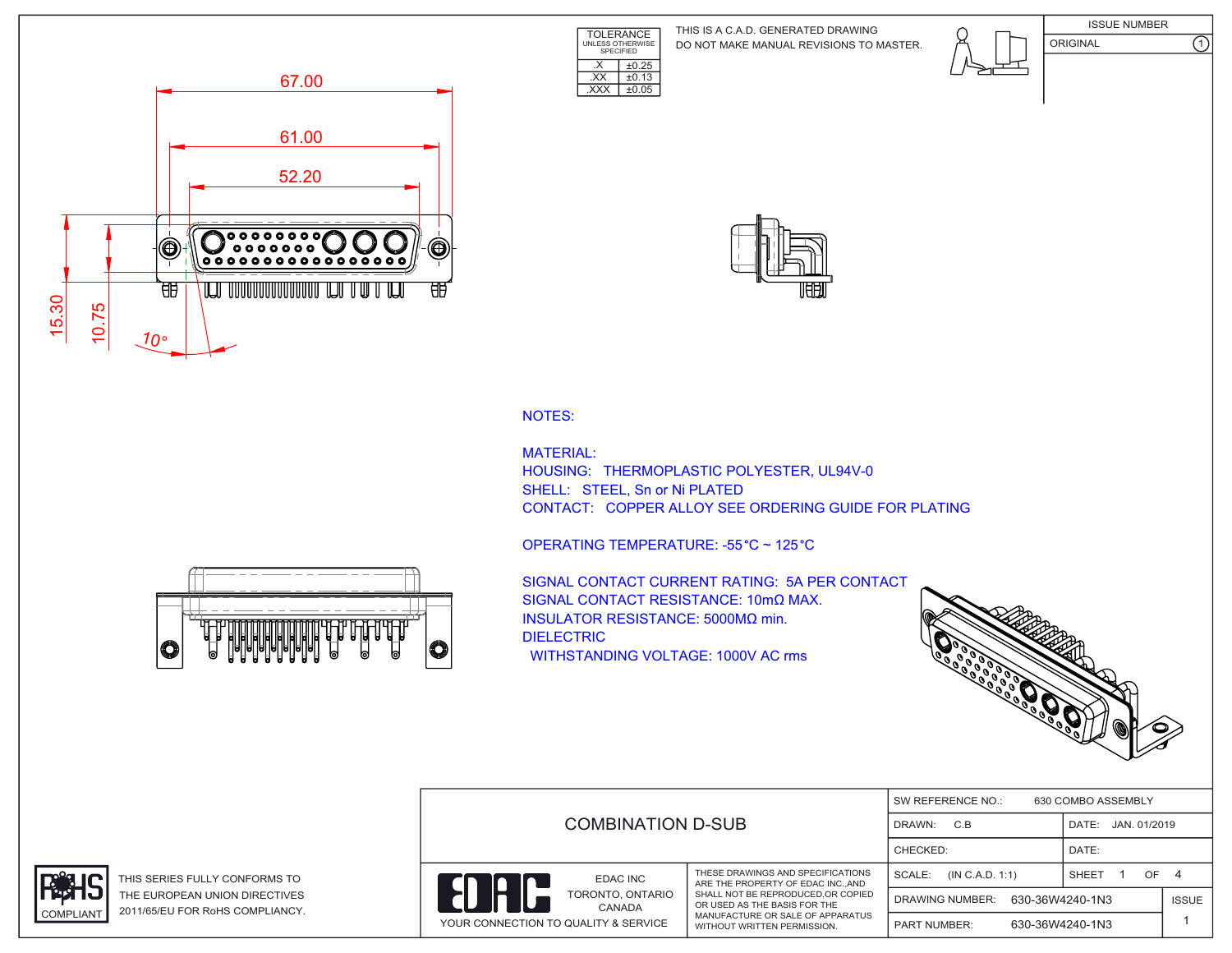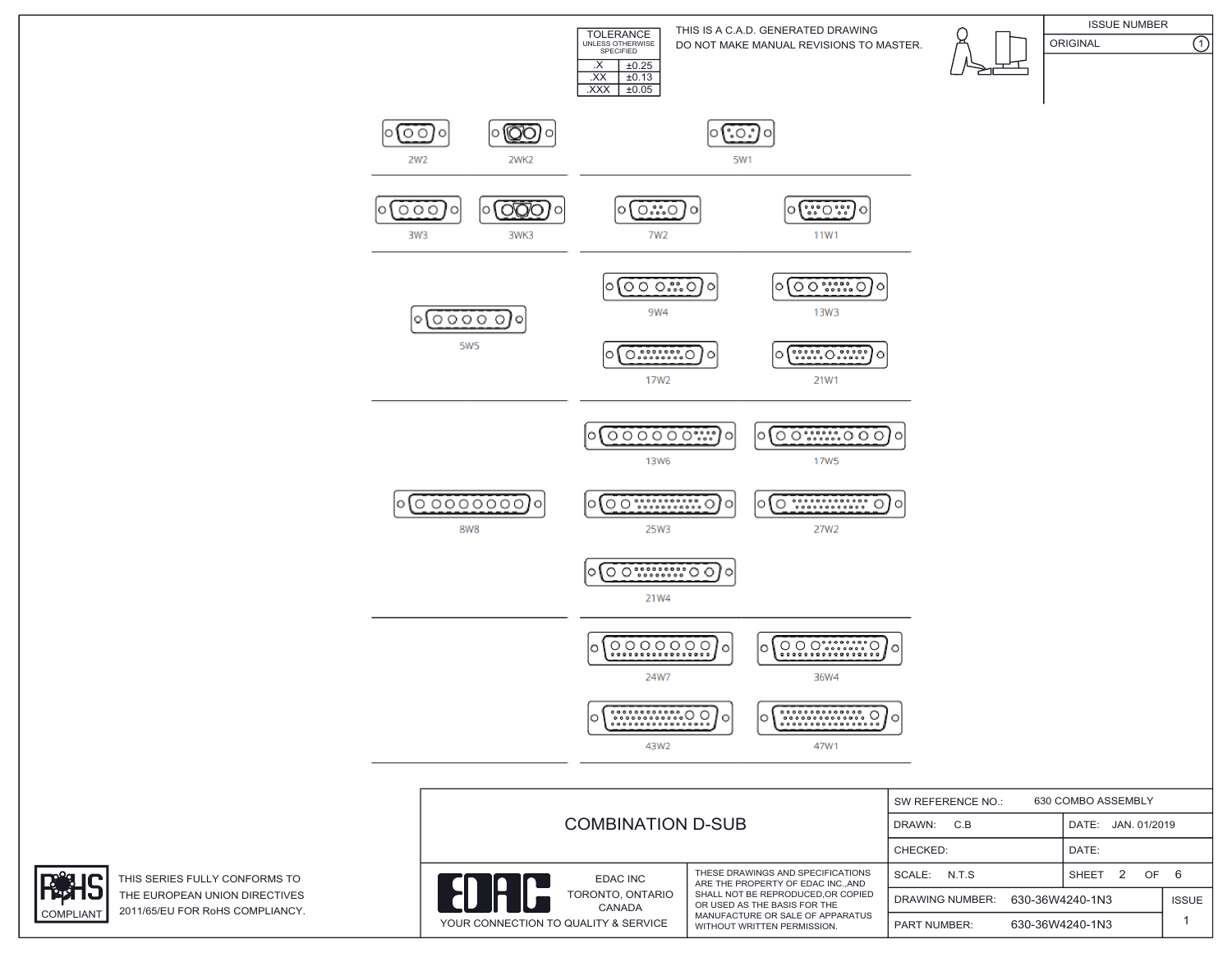

THIS IS A C.A.D. GENERATED DRAWING DO NOT MAKE MANUAL REVISIONS TO MASTER.



**ISSUE NUMBER**  $\overline{\Omega}$ ORIGINAL



3W3 / 3WK3

5W1 Male/Female

7W2 Male/Female





5W5 Male

5W5 Female

**COMPLIANT** 



PCB EDGE

PCB EDGE

8W8 Male

8W8 Female



PCB EDGE



POB EDGE

11W1 Male/Female

21W4 Male/Female



27W2 Male/Female



21W1 Male/Female



|                                                                  |                                      | 630 COMBO ASSEMBLY<br>SW REFERENCE NO.:                                                                                                                                                                      |                                           |                      |              |
|------------------------------------------------------------------|--------------------------------------|--------------------------------------------------------------------------------------------------------------------------------------------------------------------------------------------------------------|-------------------------------------------|----------------------|--------------|
|                                                                  | <b>COMBINATION D-SUB</b>             | DRAWN:<br>C.B                                                                                                                                                                                                | DATE: JAN. 01/2019                        |                      |              |
|                                                                  |                                      |                                                                                                                                                                                                              | CHECKED:                                  | DATE:                |              |
| THIS SERIES FULLY CONFORMS TO                                    | EDAC INC                             | THESE DRAWINGS AND SPECIFICATIONS<br>ARE THE PROPERTY OF EDAC INCAND<br>SHALL NOT BE REPRODUCED.OR COPIED<br>OR USED AS THE BASIS FOR THE<br>MANUFACTURE OR SALE OF APPARATUS<br>WITHOUT WRITTEN PERMISSION. | SCALE: N.T.S                              | OF 4<br><b>SHEET</b> |              |
| THE EUROPEAN UNION DIRECTIVES<br>2011/65/EU FOR RoHS COMPLIANCY. | TORONTO, ONTARIO<br><b>CANADA</b>    |                                                                                                                                                                                                              | 630-36W4240-1N3<br><b>DRAWING NUMBER:</b> |                      | <b>ISSUE</b> |
|                                                                  | YOUR CONNECTION TO QUALITY & SERVICE |                                                                                                                                                                                                              | 630-36W4240-1N3<br><b>PART NUMBER:</b>    |                      |              |



17W2 Male/Female







PCB EDGE